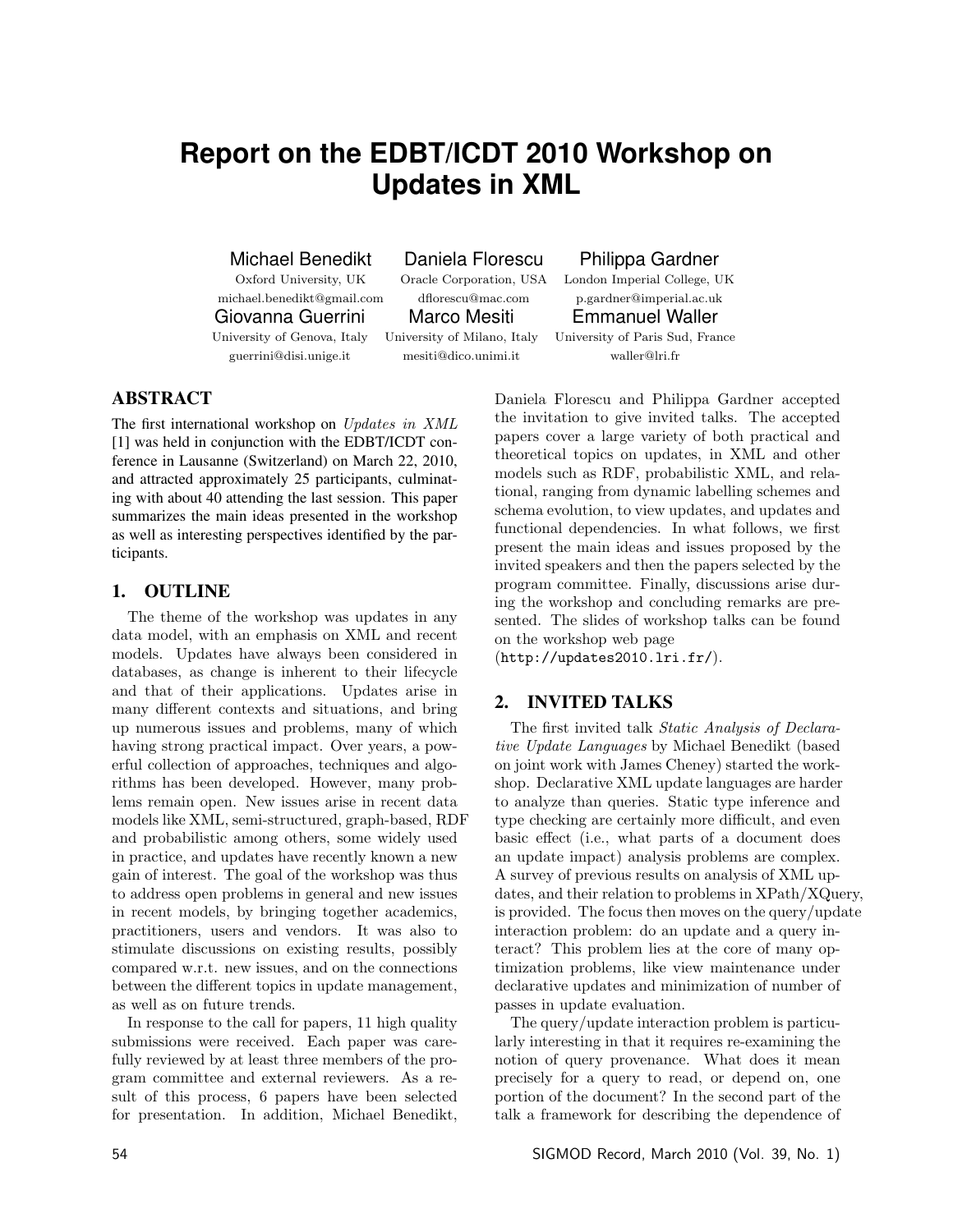a query on a document in terms of updates is presented. The framework makes sense for any data model, but instantiated for XML it gives an approach to update interaction problems. The basic theory, and then the specifics of the implementation for a fragment of the W3C XQuery Update Facility are discussed.

The second invited paper Reasoning about Clientside Programming was by Philippa Gardner (based on joint work with Gareth Smith, Mark Wheelhouse, Adam Wright and Uri Zarfaty). A formal, compositional specification of the Document Object Model (DOM), a W3C XML Update library, has been presented in PODS 2008, concentrating on Featherweight DOM, a fragment of DOM that focuses on the XML tree structure and simple text nodes. Since the formal reasoning is compositional, working with a minimal set of commands, a complete reasoning for straight-line code can be obtained and invariant properties of simple DOM programs can be verified.

The work is based on a recent breakthrough in program verification, based on analysing a program's use of resource. The idea is that the reasoning should follow the programmers' intuitions about which part of the computer memory the program touches. This style of reasoning was introduced by O'Hearn (Queen Mary) and Reynolds (CMU) in their work on Separation Logic for reasoning modularly about large C-programs (e.g., Microsoft device driver code, Linux). In this work, the range of local resource reasoning is substantially extended, introducing Context Logic to reason about programs that directly manipulate complex data structures such as XML.

In the talk, an overview of the theoretical and practical work on reasoning about DOM is given, highlighting recent developments which include: (i) handling of DOM Core Level 1;  $(ii)$  reasoning about the combination of JavaScript and DOM to provide, for example, secure mashups for a more flexible, secure integration of outsourced payment services;  $(iii)$  on-going work on a verification tool for automatically reasoning about DOM programs and the identification of key examples of web applications on which to test DOM reasoning. An ultimate challenge is to develop the necessary reasoning technology to provide a safe and secure web environment on which to build the next generation of web applications.

Dana Florescu presented the last invited paper General Ranting about XML (Reasoning about Updates). Dana started with an industrial prospective on XML and XQuery management and pointed out that XML is nowadays pervasive ("part of the DNA

of computing") and that different reasons motivate the use of XML in very diverse contexts, in which the requirements for update mechanisms are different. XQuery is then briefly discussed, highlighting that, despite the name, it is a computationally complete functional programming language. The main languages involved in updates for XML are then introduced: XQuery Update Facility (XQUF for short), scripting extensions of XQUF expressions, and Pending Update Lists (PULs) obtained by evaluating XQUF. These languages are already known, studied, implemented, and of acceptable quality, thus the position is that no new language should be invented. Moreover, in reasoning about updates and analysing their properties, subsetting of the languages should be avoided, though considering the whole languages one may get only sufficient conditions.

The talk then focused on four different application contexts in which updates are crucial and the ability to reason about them would be greatly beneficial: execution in the cloud, disconnected execution, transactional models and XML time machine. In the cloud, updates travel on the network, and arrive on different machines, where they are put in queues, with no information on when they are actually applied. Problems may arise because some updates are not yet performed at some point, or because of the order in which they are actually performed. The notion of consistency between updates should thus be changed into a notion of eventual consistency. Concerning disconnected execution, a first point is that XML applications should follow a one-tier architecture and everything should be written in a single language, e.g., XQuery (or an extension). Indeed, many languages imply many translations (and optimization), which imply many data transformations, which in turn imply many data transfers. In such a context, the same piece of code can be executed on the client or on the server (code mobility) and the need for reasoning about updates emerges from this disconnected execution of XQuery on the client. For what concerns transactions, classical ACID properties and lock based mechanisms are not adequate for all the diverse contexts in which XML documents are employed. A more flexible definition of conflicts and checkin/checkout approaches a-la SVN to merge updates from different users are more appropriate in many contexts. A new generic transaction model is needed, since different applications may want different definitions and behavior of transactions. Finally, XML time machine refers to the ability of keeping all the document versions, together with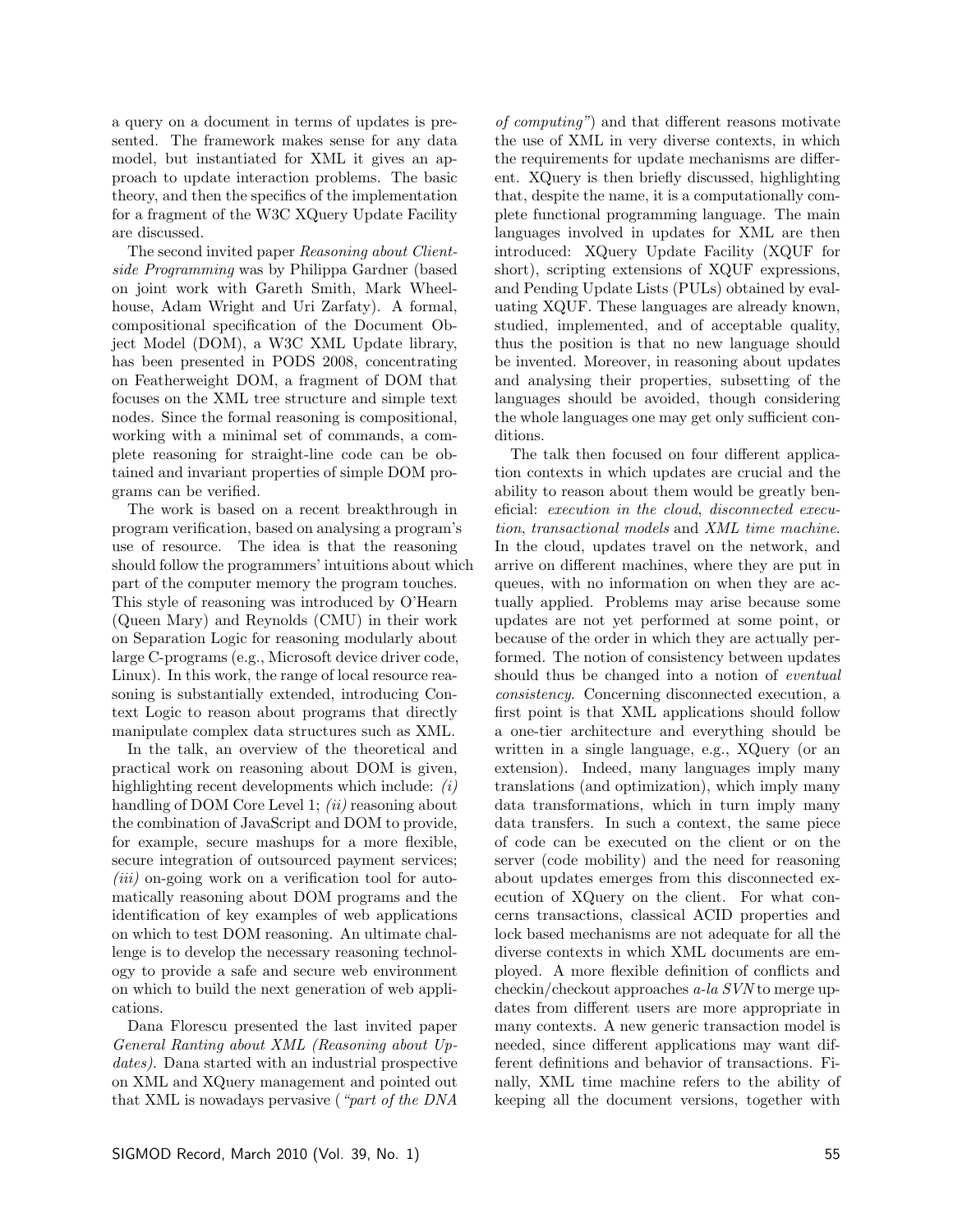the operations that generated them. This entails seeing the PULs as data and storing and querying them.

These applications would benefit from algorithms to reason about updates and to analyse them. Both static and dynamic analysis are relevant. Specific reasoning that would be useful are updates minimization, aggregation, inverse computation, commutativity analysis, detection of inconsistencies and constraint (and schema) violations.

## 3. REFEREED PAPERS

Hicham Idabal presented the paper Regular Tree Patterns: A Uniform Formalism for Update Queries and Functional Dependencies in XML, by Hicham Idabal and Françoise Gire. Given an XML functional dependency  $fd$  and a class of updates  $\mathcal{U}, fd$ is said to be independent with respect to  $U$  if and only if any XML document satisfies fd after any update q of  $U$ , provided that it did it before q. The paper focuses on the following problem: is it possible to detect if an XML functional dependency fd is independent with respect to a class of updates  $U$ ? This problem is addressed when both the functional dependency and the class of updates are specified with regular tree patterns. The use of regular tree patterns federates most of the known approaches for expressing XML functional dependencies while allowing to capture some constraints not expressible so far. The addressed problem is in general PSPACE-hard, but a sufficient condition testable in polynomial time is exhibited, ensuring the independence of a functional dependency with respect to a class of updates.

Benoît Groz presented the paper The View Update Problem for XML by Slawek Staworko, Iovka Boneva and Benoît Groz. The paper addresses the problem of update propagation across views in the setting where both the view and the source database are XML documents. A simple class of XML views that remove selected parts of the source document is considered. The considered update operations permit to insert and delete subtrees of the document. The focus of the approach is on constructing propagations that are  $(i)$  schema compliant, i.e., when applied to the source document they give a document that satisfies the document schema;  $(ii)$  side-effect free, i.e., the view of the new source document is exactly as the result of applying the user update to the old view. A special structure allowing to capture all such propagations is presented, and how to use this structure to capture only those propagations that affect minimally the parts of the document which are not visible in the view is shown. Finally, a general outline of a polynomial algorithm constructing a unique propagation is presented.

Federico Cavalieri presented his paper  $E X u p$ : An Engine for the Evolution of XML Schemas and Associated Documents. XML Schema is employed for describing the type and structure of XML documents. Schema evolution means that a schema is modified and the effects of the modification on instances are faced. XSUpdate is a language that allows to easily identify parts of an XML Schema, apply a modification primitive on them and finally define an adaptation for associated documents, while  $EXup$  is the corresponding engine for processing schema modification and document adaptations. This paper presents an engine for the evaluation of XSUpdate statements against XML Schemas and associated documents. The presented engine relies on the translation of XSUpdate statements in XQuery Update expressions.

Evgeny Kharlamov presented the paper Updating Probabilistic XML by Evgeny Kharlamov, Werner Nutt and Pierre Senellart. The paper investigates the complexity of performing updates on probabilistic XML data for various classes of probabilistic XML documents of different succinctness. Two elementary kinds of updates are considered, insertions and deletions, that are defined with the help of a locator query that specifies the nodes where the update is to be performed. For insertions, two semantics are considered, depending on whether a node is to be inserted once or for every match of the query. Deterministic updates over probabilistic XML is first discussed, and then the algorithms and complexity bounds are extended to probabilistic updates. In addition to a number of intractability results, the main result is an efficient algorithm for insertions defined with branching-free queries over probabilistic models with local dependencies. Finally, the problem of updating probabilistic XML databases with continuous probability distributions is discussed.

Martin F. O'Connor presented the paper *Desir*able Properties for XML Update Mechanisms by Martin F. O'Connor and Mark Roantree. Many approaches have been proposed for processing queries efficiently. The ever-increasing deployment of XML in industry and the real-world requirement to support efficient updates to XML documents has more recently prompted research in dynamic XML labelling schemes. In this paper, an overview of the recent research in dynamic XML labelling schemes is provided. The motivation is to define a set of properties that represent a more holistic dynamic labelling scheme and to present authors' findings